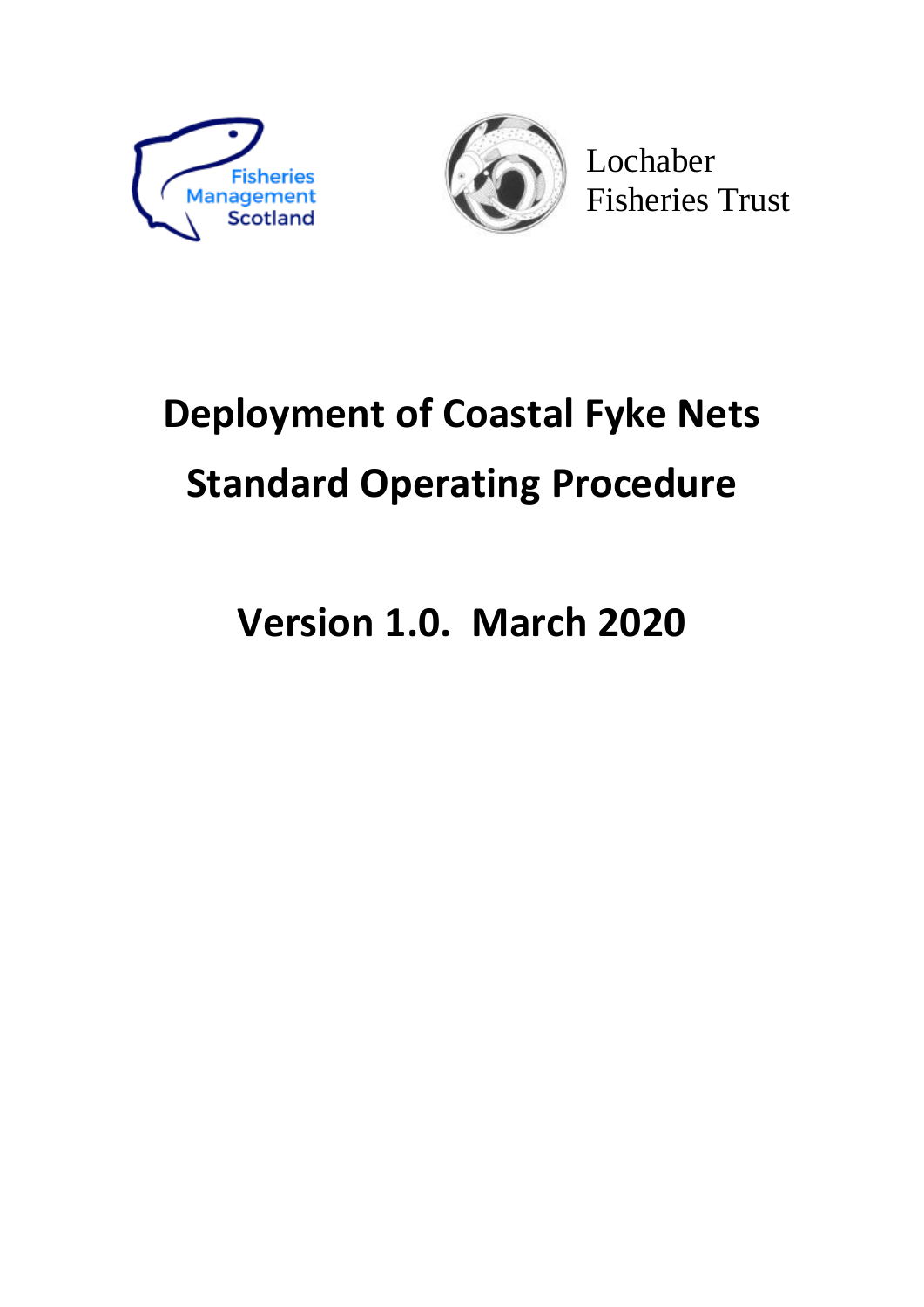# **Contents**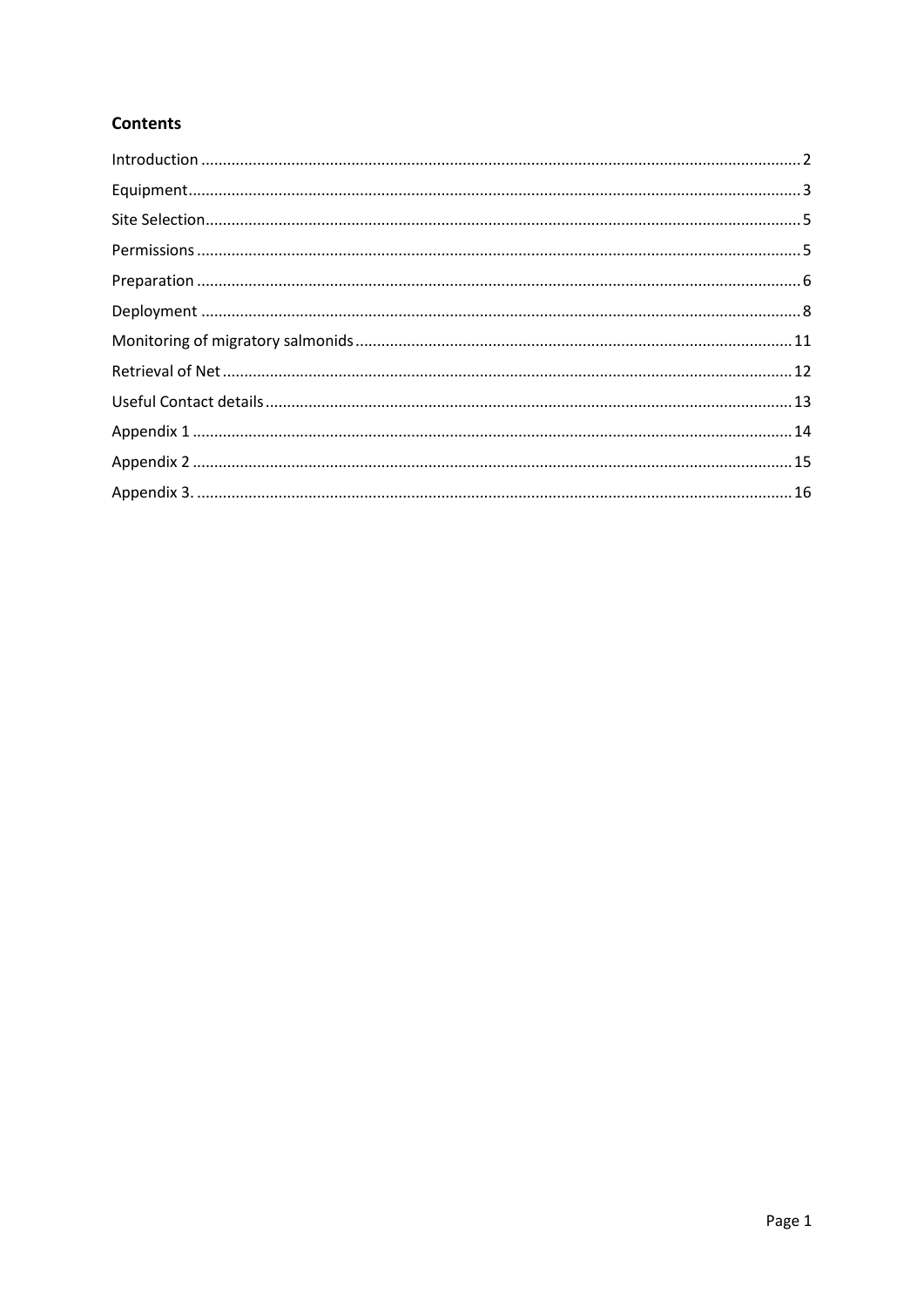#### <span id="page-2-0"></span>**Introduction**

This standard operating procedure (SOP) covers the equipment, preparation and deployment of a fixed coastal fyke net for the purpose of sampling wild salmonids. The SOP was developed as a significant output of a project, funded by Crown Estate Scotland, to develop techniques to monitor wild fish in an agreed and objective manner, ultimately with the objective of providing an appropriate feedback loop to salmon farm management. We are extremely grateful to Crown Estate Scotland for their support of this project.

The deployment and routine checks of the net would not have been possible without the significant collaborative support of Mowi Scotland. Particularly in relation to deployment and retrieval of the net, the equipment and technical expertise of the aquaculture industry are crucial. Early engagement with fish farms local to the net deployment site is therefore vital.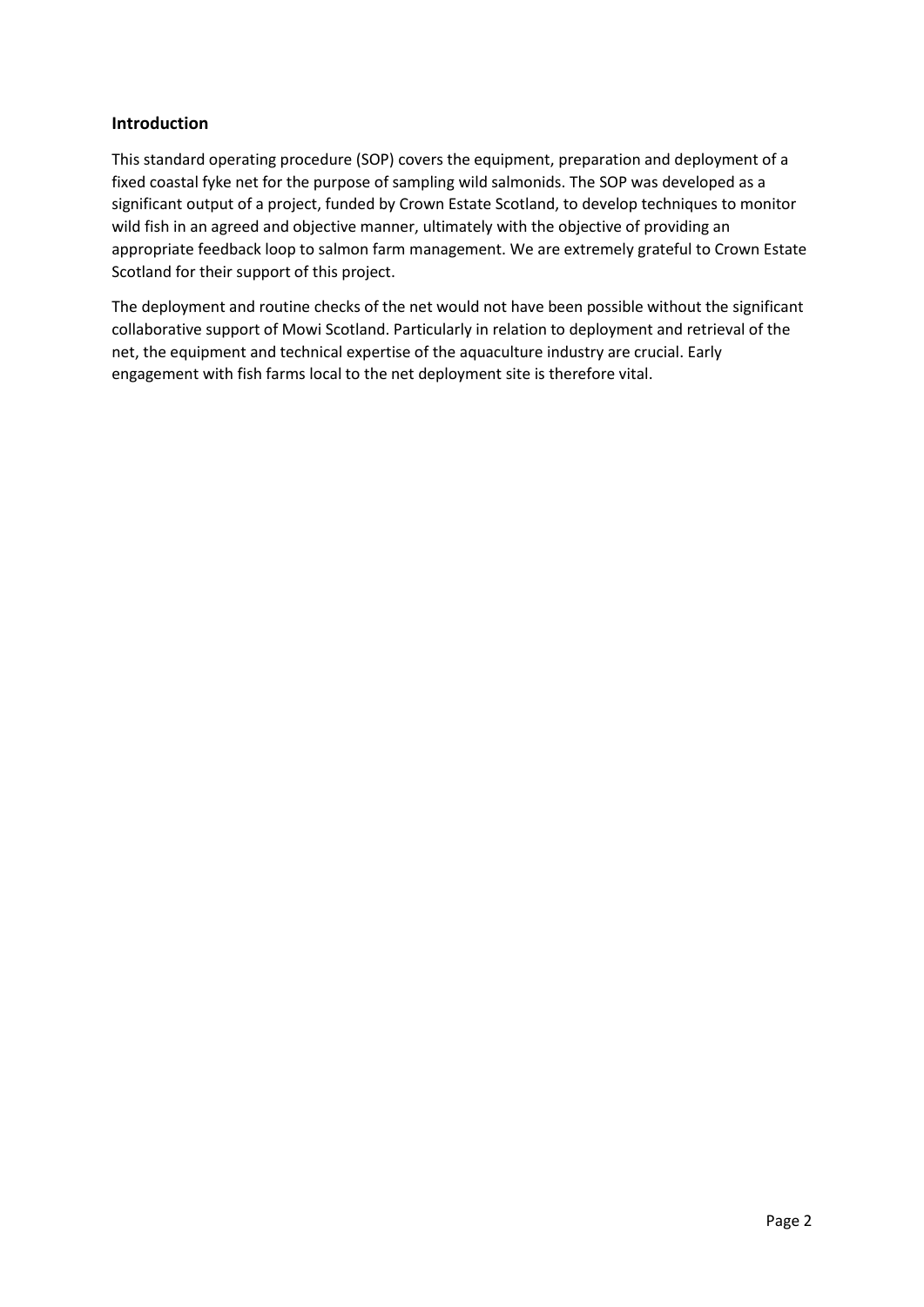# <span id="page-3-0"></span>**Equipment**

The coastal fyke nets deployed in this project were developed by Lochaber Fisheries Trust with help from wild fish researchers in Ireland and Norway. The following equipment is required prior to deployment:

- Coastal fyke net according to specifications set in Figure 1
- Otter guard (rigid grill with mesh no wider than 85mm. We used 75mm)
- 5 anchors each needing:
	- o 40-50kg weight
	- o Length chain
	- o Rope (length needs to be 5x the depth of water where the anchor will sit, see Figure 2)
	- o Marker buoy, at least 40cm diameter and hi-vis
- 5 additional buoys
- Rope for wings and leader
- Creel
- Creel doors x4

More detailed diagrams of the anchor placement can be viewed in Appendix 1 & 2.



**Figure 1**. Diagram of fyke net (lengths are approximate). The top right diagram shows the order in which to set the anchors (see Appendix 2 for additional details of back anchor attachment)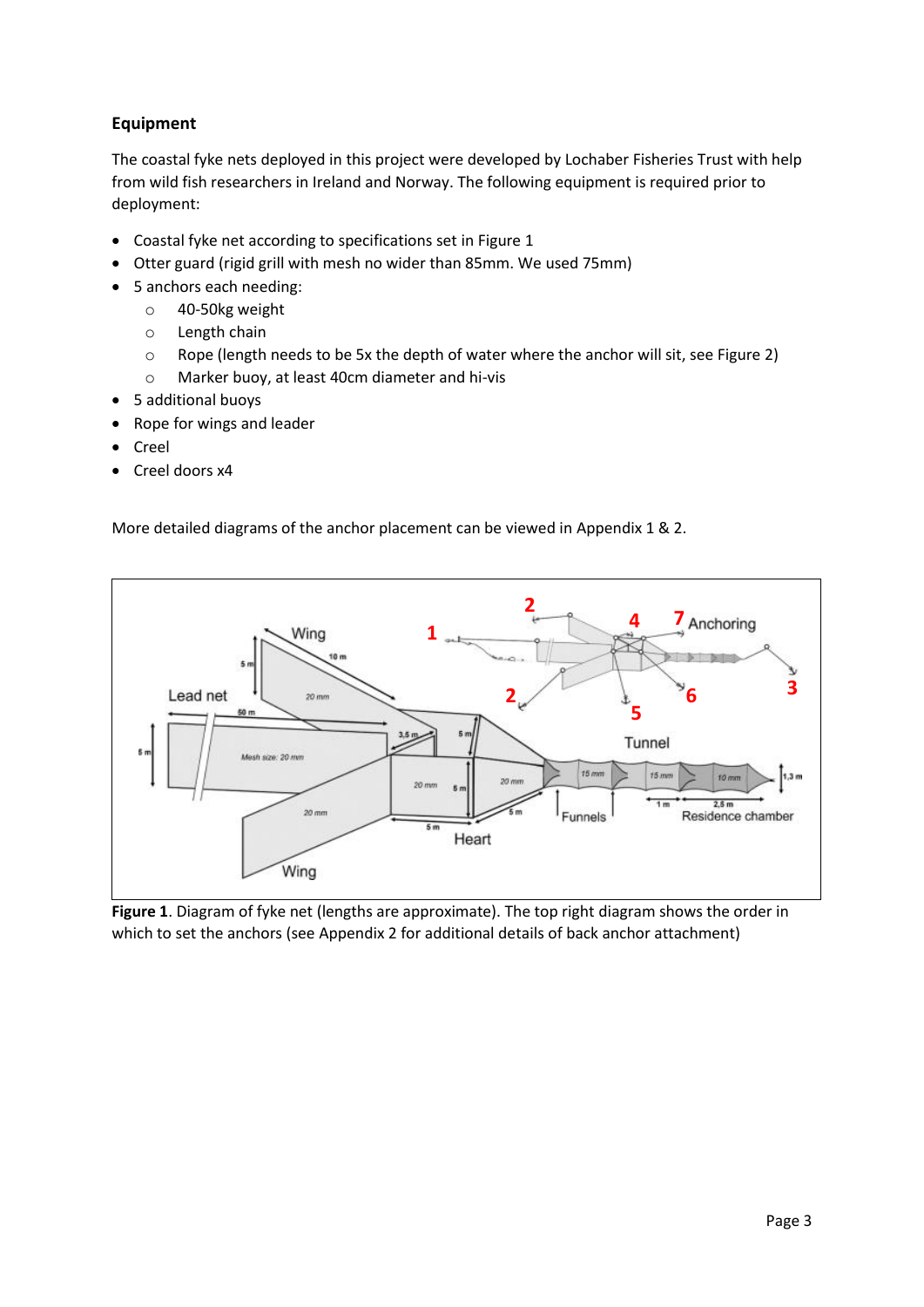

**Figure 2.** Diagram showing the attachment of the back anchor, riser rope and buoy.



**Figure 3.** Coastal fyke net deployed in Loch Linnhe.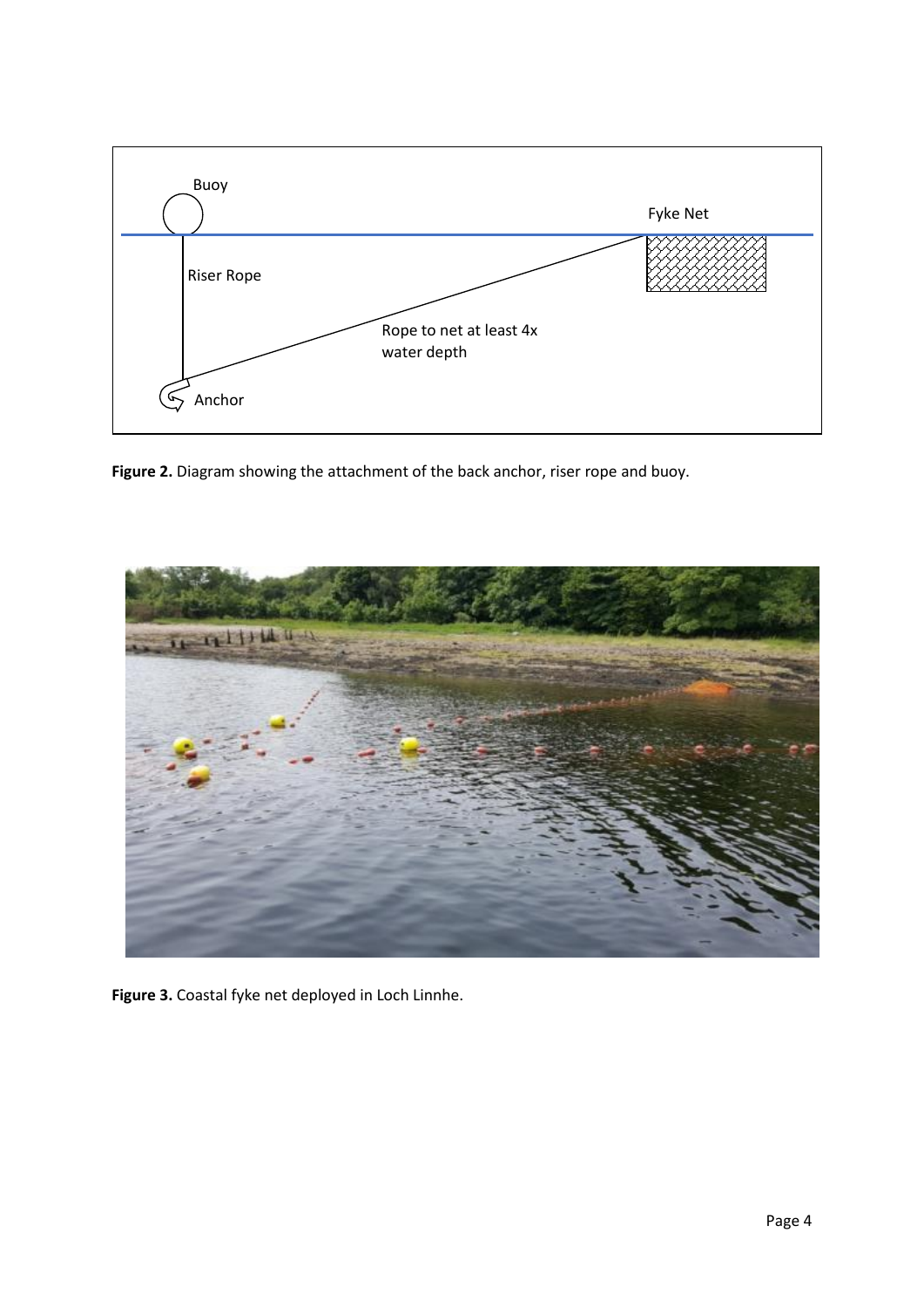#### <span id="page-5-0"></span>**Site Selection**

It is important to choose a site in which there is a good chance of intercepting migratory salmonid fish. A desktop exercise should be undertaken, utilising expert local knowledge and considering tides, admiralty charts, rivers and traffic to broadly identify suitable locations. The location of past commercial salmon netting stations might also be worth further consideration.

Sites with steep intertidal zone will minimise the leader being dried out at low tide. Rocky outcrops work well as the net can form a barrier at high tide and still fish at lower tides. Shallow sloping sites can be used but the net will fish for less time.

Very deep water makes the process more complicated; it can be done but lifting the net is much harder unless you checked the net at low tide. See appendix 3, for further detail of the approach to mooring in deep water. It is important, if possible, to find out the water depth at anchor points.

Trees make useful shore-based attachment points for the leader and wing ropes.



**Figure 4**. Shallow shore at low tide: all the leader is dry and net not fishing.



**Figure 5**. Steep shore: even at low water the net is still fishing.

#### <span id="page-5-1"></span>**Permissions**

A Licence may be required from Marine Scotland Licensing Operations Team (MSLOT) – further guidance can be found on the Marine Scotland website<sup>1</sup>. Even if you don't need a license you must consult with the maritime and coastguard agency, the Northern Lighthouse board and local harbour authority (if applicable), and SNH if the site is designated. You must also contact MSLOT for an exemption.

You will also need a lease from the Crown Estate. This process can take around two months in total, but this timeline may reduce. Note: you can apply for several CE lease sites in one application. Once granted there is no flexibility within the lease to move the net so it is better to give yourself several options in the first case.

<sup>1</sup> [https://www2.gov.scot/Resource/0054/00547090.pdf.](https://www2.gov.scot/Resource/0054/00547090.pdf)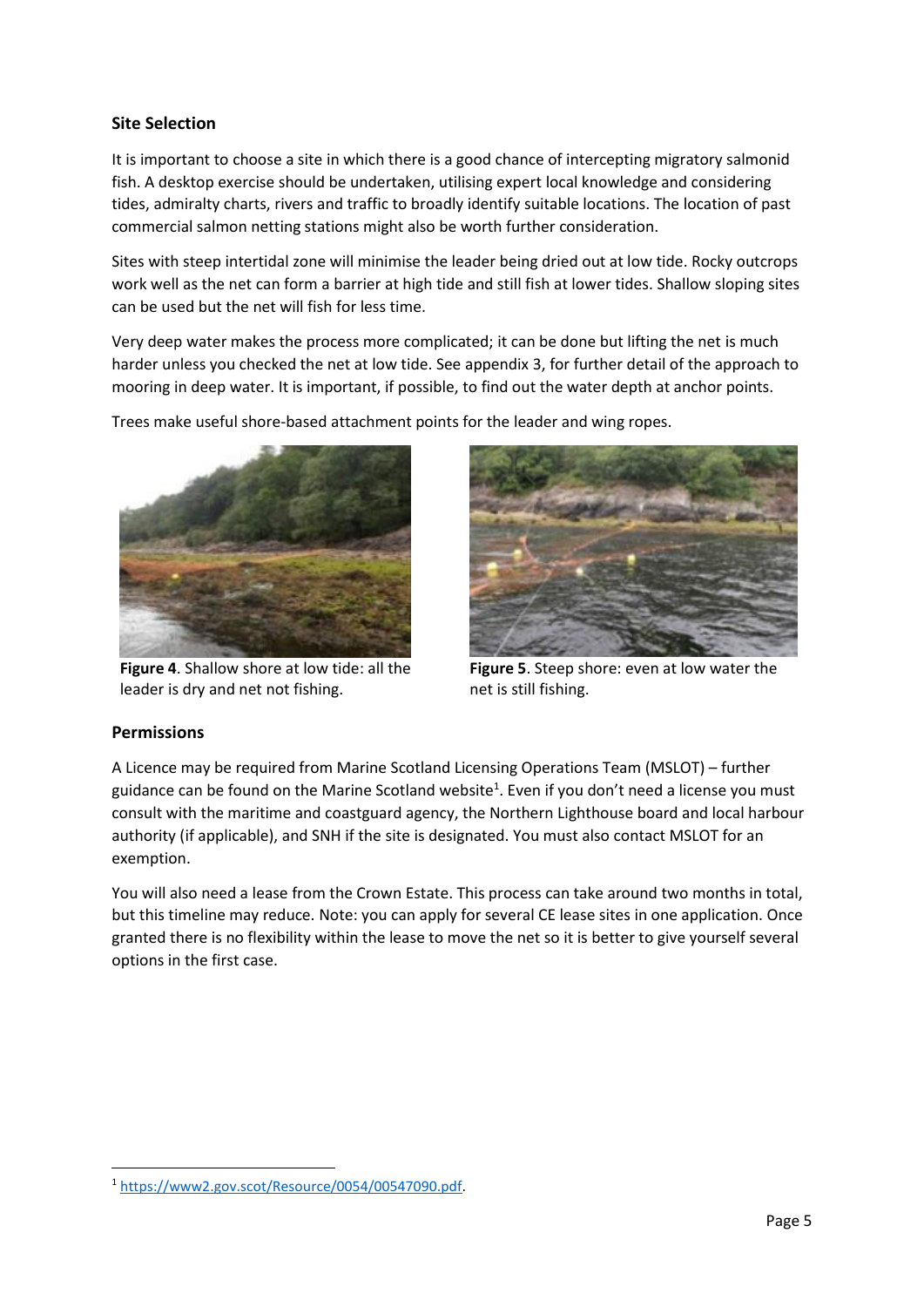### <span id="page-6-0"></span>**Preparation**

1. Lay the net out and work out which way it goes up - the top of the heart has no mesh, just ropes across. We numbered each corner of the heart according to the anchor plan (Figure 6). This makes it easier to identify the appropriate orientation when it's all crumpled up in the boat.



**Figure 6.** Close up of anchoring plan

2. Sew the otter guard into the mouth of the front funnel on the fyke section of the net (Figure 7)



**Figure 7**. Otter guard sewn into the first (front)) funnel of the fyke section of the net. The orange mesh is the heart section

3. Put trapdoor in each section of fyke (see Figure 8). We used a door from a creel and stitched it in, with a bit of smolt mesh sewn over.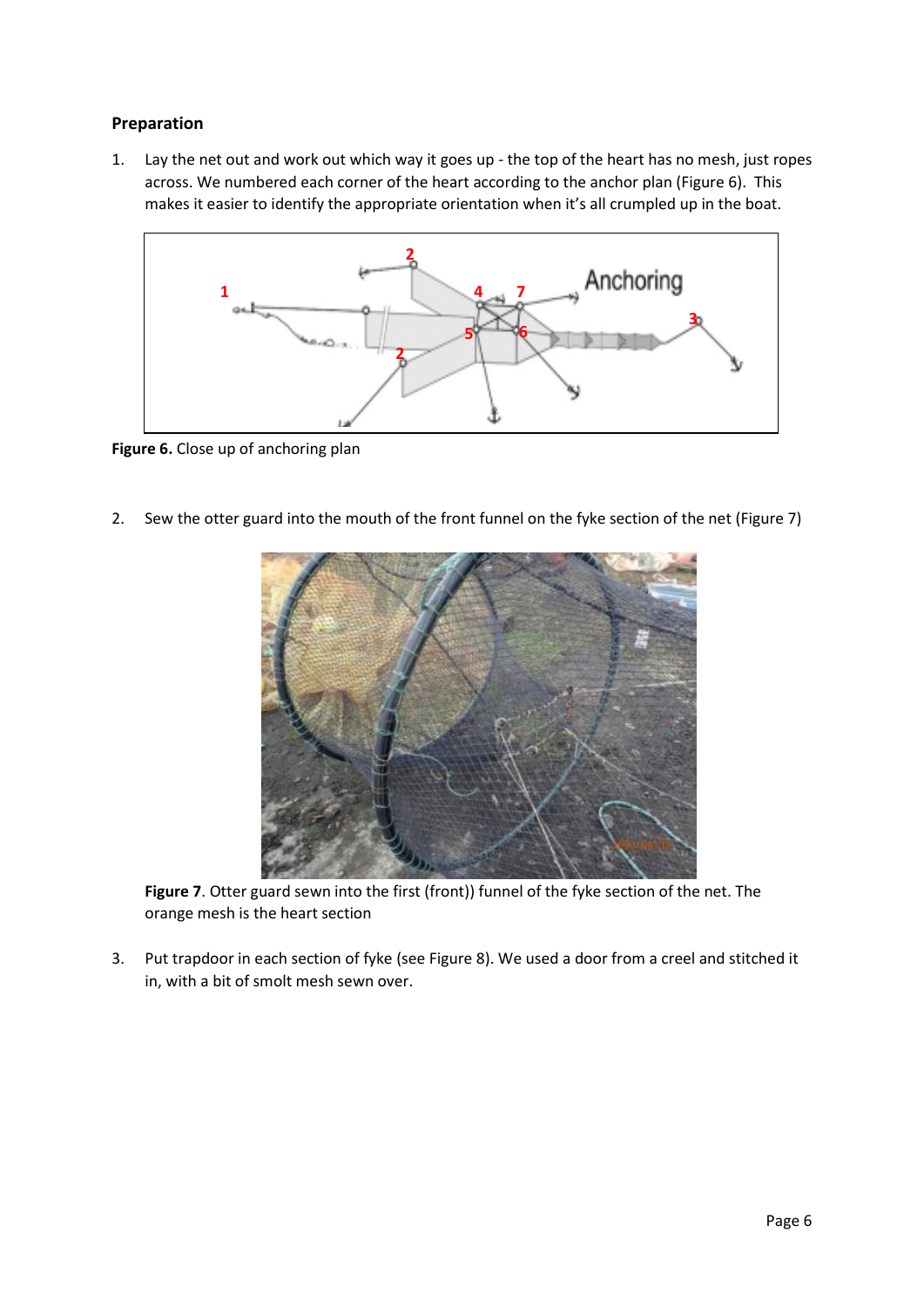

**Figure 8.** Creel doors sewn into fyke section

- 4. Prepare all anchors. Each anchor will have two ropes one to attach to the net and one riser with a marker buoy attached (see Figure 9).
- 5. Attach chain and rope ready to go to net on the shank ring, and riser rope and buoy on the crown/grapnel end.
- 6. Mark each anchor with numbers so you know which is which. Coil ropes neatly so ready to deploy



**Figure 9.** Attachment of chain and rope to anchors

- 7. Tie a loop in the back anchor rope, 11.5m from the end to be attached to the net. This will allow you to attach the fyke tensioning riser.
- 8. Tie a loop in the fyke tensioning riser, 1m from the surface buoy.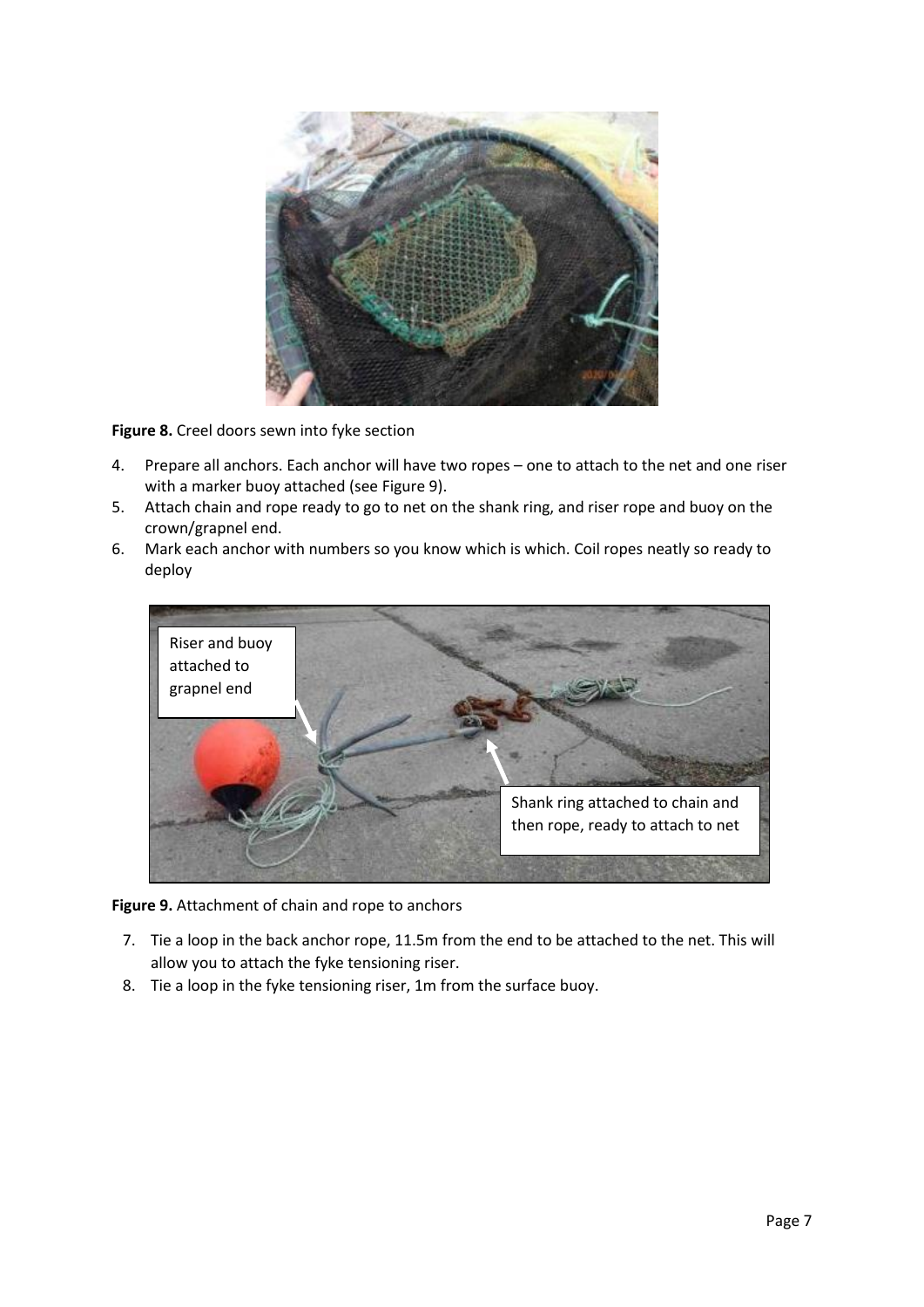# <span id="page-8-0"></span>**Deployment**

Overview: Where possible the net should be deployed at slack tide. The net should be placed in the boat in the reverse order that you want it to come out (i.e. offshore end goes in first, shore end goes in last). At the site location, attach the leader to the shore, reverse the boat out in a straight line, feeding the net over the bow of the boat. Set the back anchor and get tension. Then set heart anchors and adjust back anchor if needed.

Step by step details:

1. If possible, arrange for a fish farm forklift to move the weights and net to boat;



**Figure 10.** Forklift taking anchors to boat

- 2. Place net in boat so it's ready to deploy i.e. load fyke end first so it is at the bottom of the pile, front of net at top with wings at edges. Attach one end of the leader to heart and then concertina the rest of the leader on top neatly;
- 3. When everything is in the boat, attach ropes to leader and wings. Attach back anchor rope to the heart section of the net and fyke tensioning riser to back anchor rope. Don't attach heart anchors yet.
- 4. On arrival at the deployment site, tie the leader rope to the shore (using a tree or anchor), with the front of leader positioned so it will block fish passing at high tide. Loosely tie wing ropes to shore (leave plenty of slack so the leader will tension before the wings). The boat will be positioned with its bow to the shore.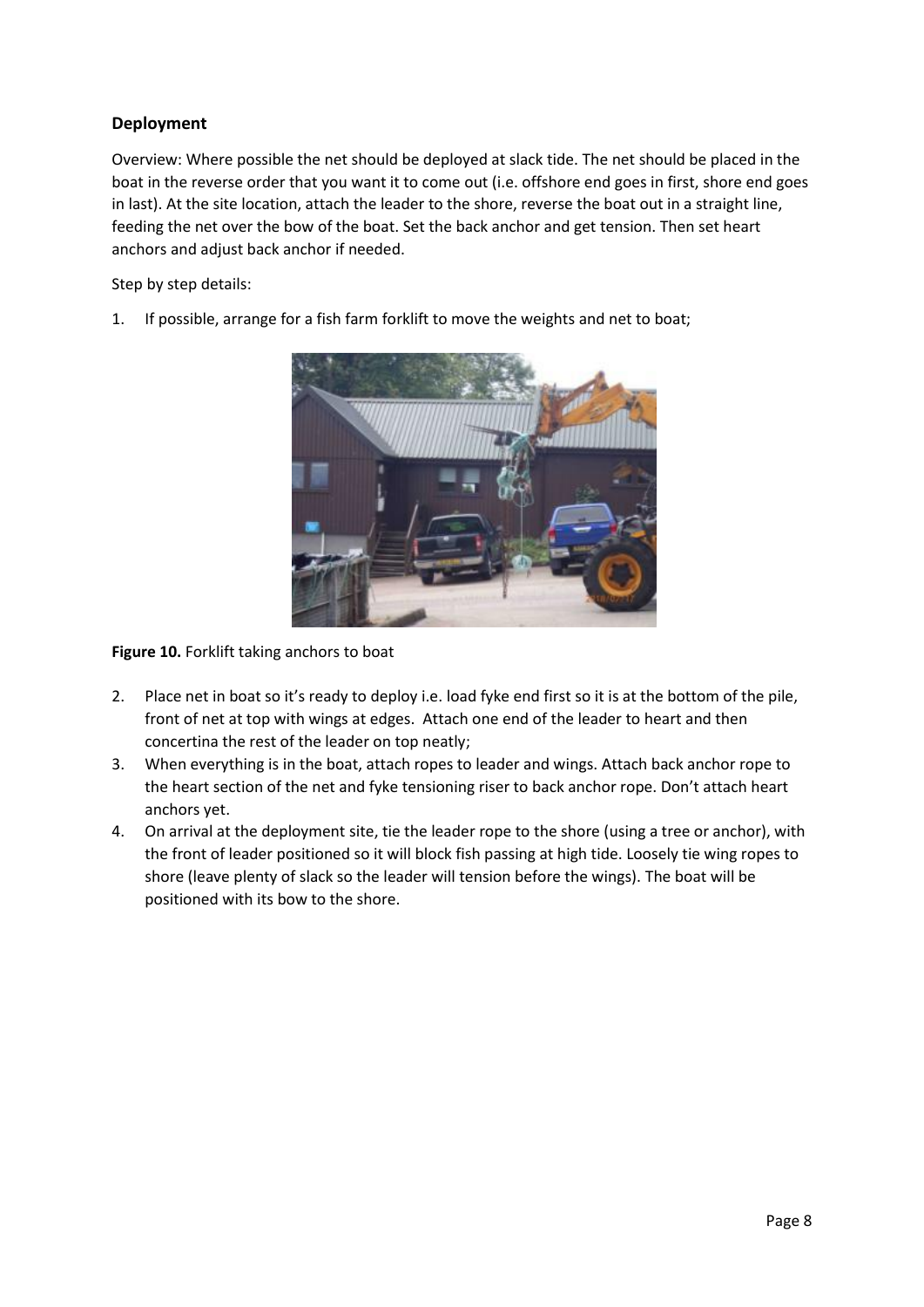

**Figure 11.** Net with leader and wings tied to shore.

- 5. Slowly reverse boat perpendicular to shore, feeding out leader and then wings. Deploy the entire net, and when you get to the offshore end of the fyke, slow right down and tie the fyke tensioning rope to the fyke tensioning riser;
- 6. Continue reversing and set/tension the back anchor. This is the backbone of the net set;
- 7. Return to the fyke tensioning rope and tighten until the fyke net is taut. If the fyke is not taut the funnels will not work properly and its harder for fish to enter the fyke;
- 8. Return to shore and tighten wing ropes;
- 9. Now return to attach heart anchors. Attach the inshore anchors first, then the offshore ones. Then examine the heart, and make sure it's symmetrical and that the wings feed into the heart well. This may require some tweaking (see 11 below);
- 10. If the net is set at mid to low tide it should be at good tension through most of the tidal cycle. It will not be perfect in all tidal heights;
- 11. **Caution:** there is potential to get caught in ropes/net/anchors so be incredibly careful of where your feet are in relation to ropes. The fewer people feeding the net out the better. Also watch your fingers;
- 12. When tensioning anchors, grab the riser buoy, loop a rope from the front of the boat through the riser attachment and tie it off on the boat with a quick release knot. Reverse the boat until well tensioned. This saves you directly taking any tension through your arms.
- 13. If the tide is strong you may need to add chain to the bottom of the leader/wings to help them sit vertically in the water. Attaching an anchor and buoy at the front of the leader helps to keep the net the right height on steep shores (Figure 12)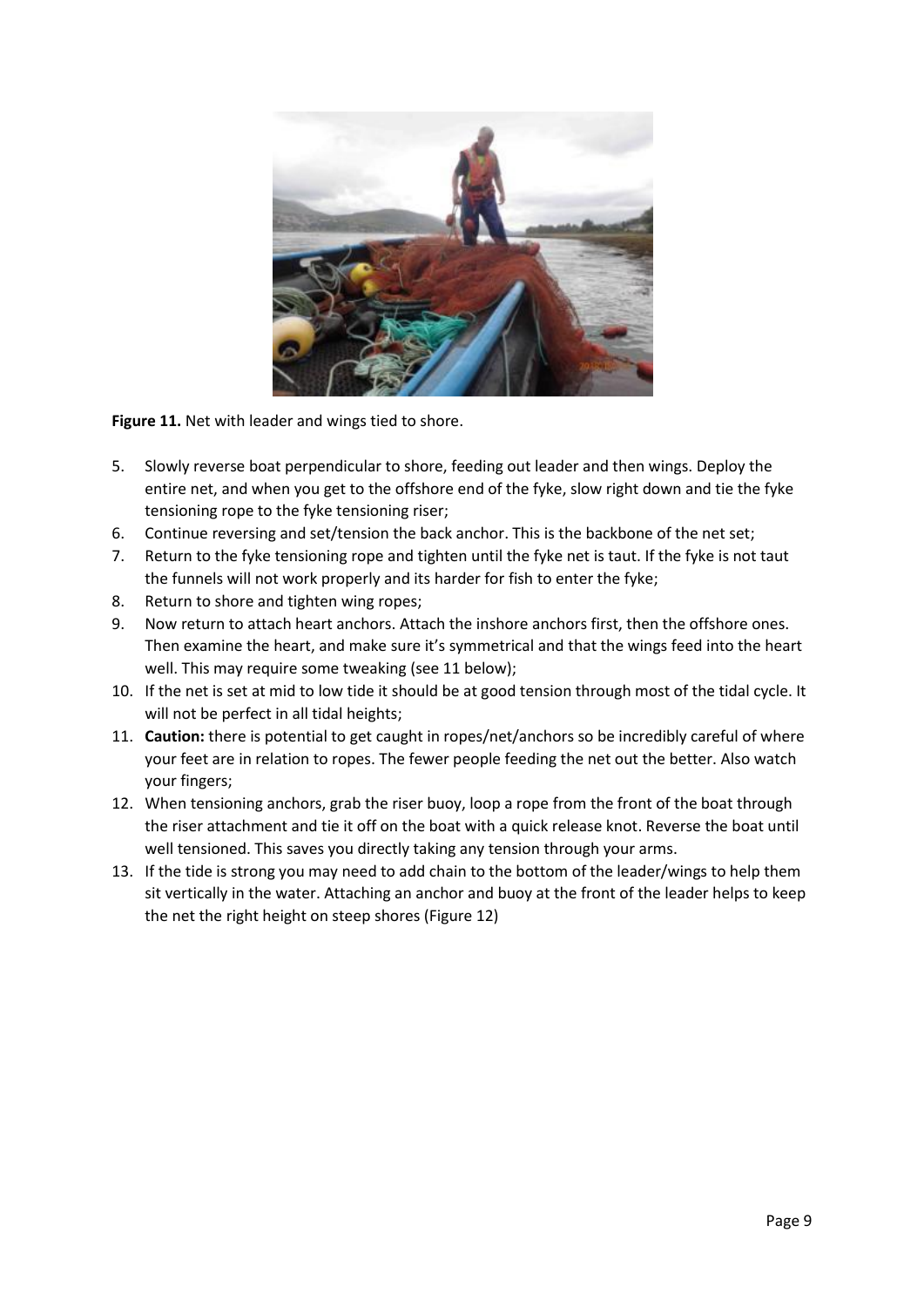

**Figure 12.** Weight prevents the front of the leader from being too high on steep sloping shores.

The net performs best when it is relatively clean. Algae will grow, mainly on the leader, and should be removed. The net can either be cleaned with a power washer or taken ashore to dry.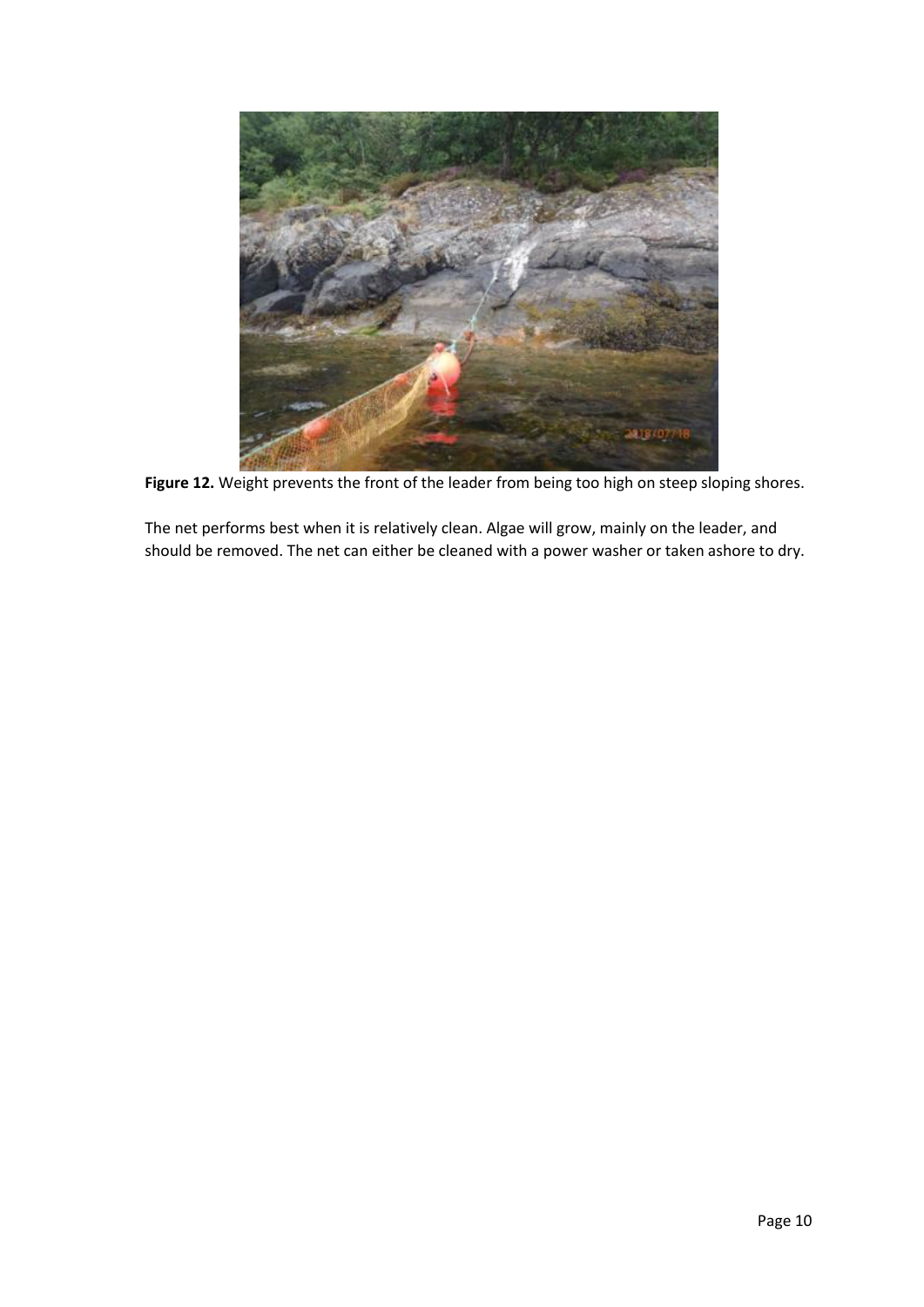#### <span id="page-11-0"></span>**Monitoring of migratory salmonids**

The net must be checked every 24 hours. If bad weather is forecast or lack of staff means the net cannot be checked (e.g. weekends) then the net can be left open by tying trapdoors open.

Fish should be removed from the fyke net using hand nets with knotless mesh. Non-target fish can be returned to the water immediately. Target fish should be sampled according to SFCC protocol for seine netting before being returned.

All crabs must be removed from the net as they will predate on fish.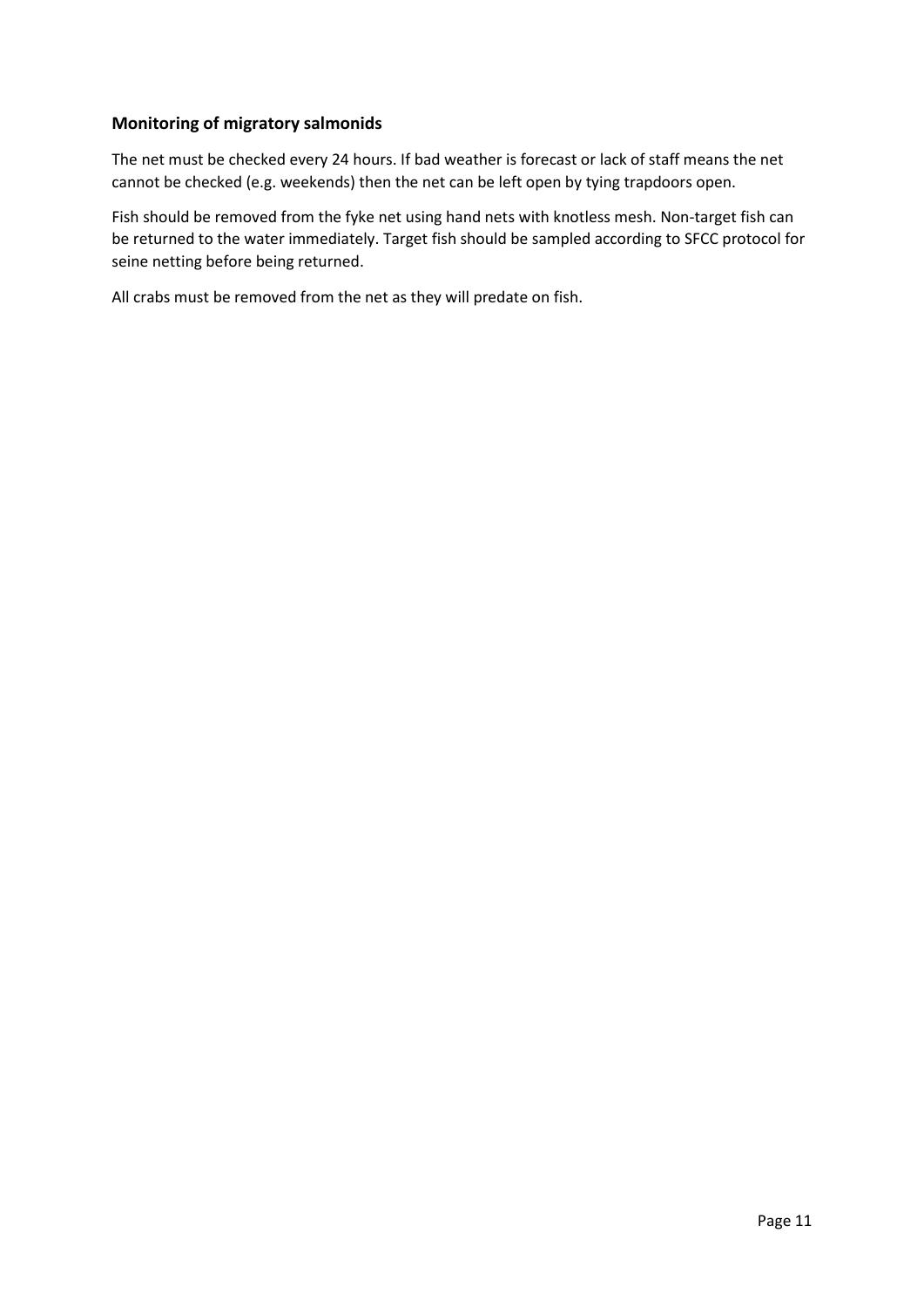#### <span id="page-12-0"></span>**Retrieval of Net**

To remove the net, disconnect all anchor ropes from the net, attaching small floats to the loose rope ends. Drag the net ashore and place into the boat. Return to collect the anchors, preferably with an empty boat if using winches. Approach the site being careful not to get loose ropes round the propeller. Anchors should be lifted using winches, or one person on each rope.

If the net is only being removed temporarily then anchors can be left in place but remember to coil the non-riser rope and attach to the riser buoy (to prevent losing ropes).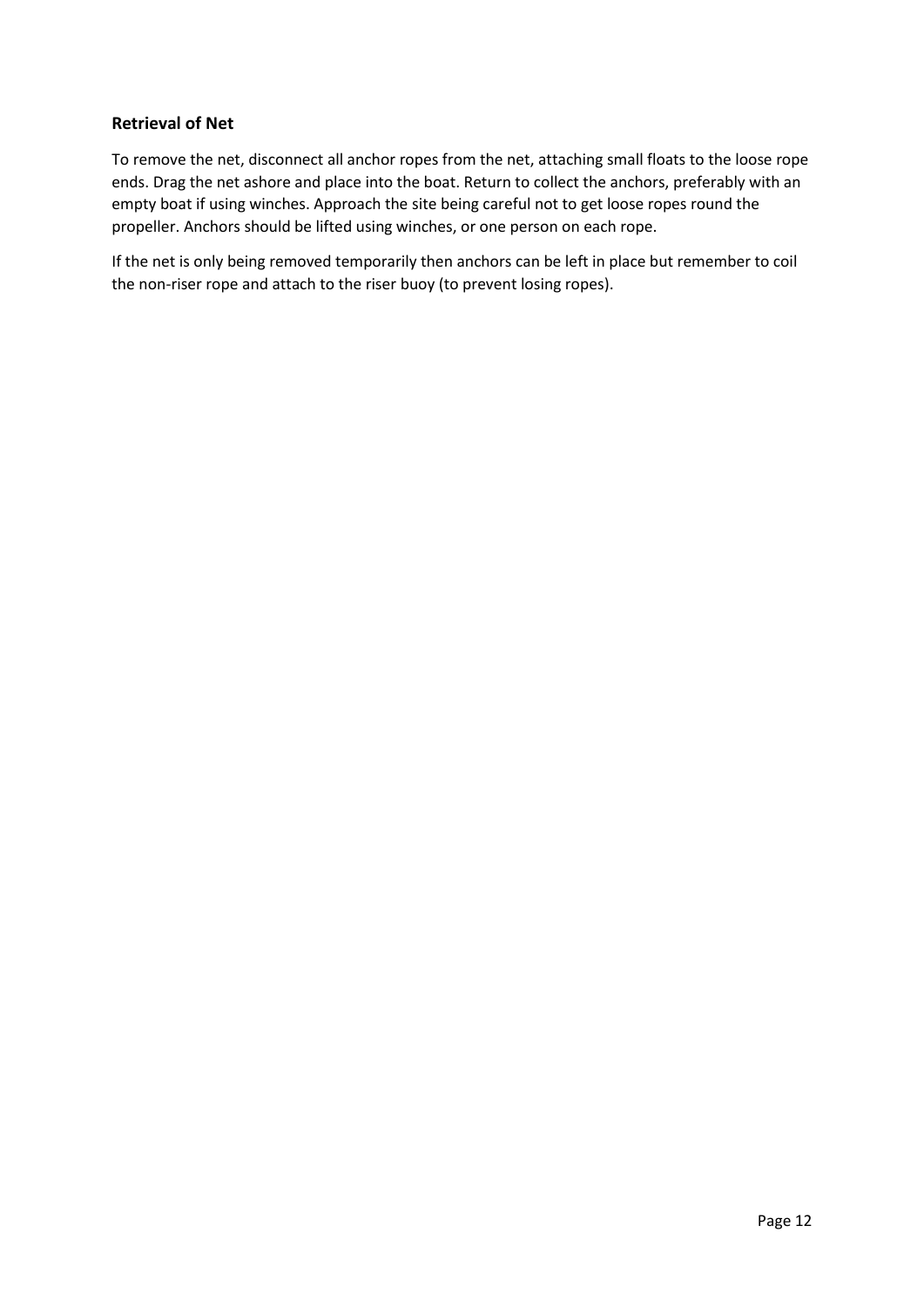### <span id="page-13-0"></span>**Useful Contact details**

Licensing:

Check if you need a Marine Scotland license:<https://www2.gov.scot/Resource/0054/00547090.pdf>

Northern lighthouse board: Fingal McKiernon - [fingalm@nlb.org.uk](mailto:fingalm@nlb.org.uk)

Maritime and Coastguard Agency - [AberdeenMO@mcga.gov.uk](mailto:AberdeenMO@mcga.gov.uk)

Local harbour (if applicable) authority can be found at <https://marinescotland.atkinsgeospatial.com/nmpi/default.aspx?layers=841>

MSLOT contact: Jack Versiani Holt: [Jack.Versianiholt@gov.scot](mailto:Jack.Versianiholt@gov.scot)

Crown Estate: [alex.adrian@crownestatescotland.com](mailto:alex.adrian@crownestatescotland.com) or [emma.riach@crownestatescotland.com](mailto:emma.riach@crownestatescotland.com)

Net producer: reidkv@online.no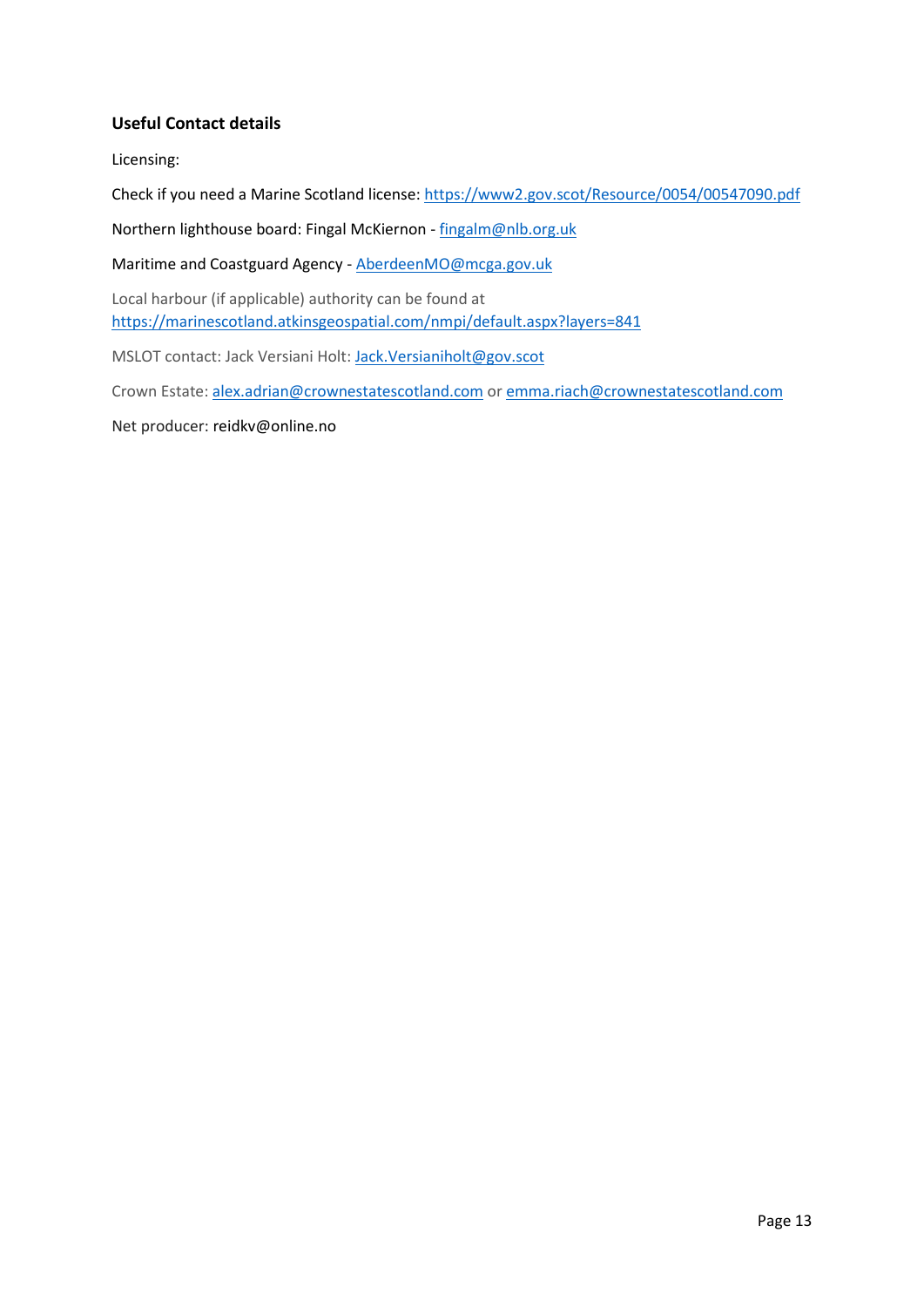# <span id="page-14-0"></span>**Appendix 1**

Top view of anchor points

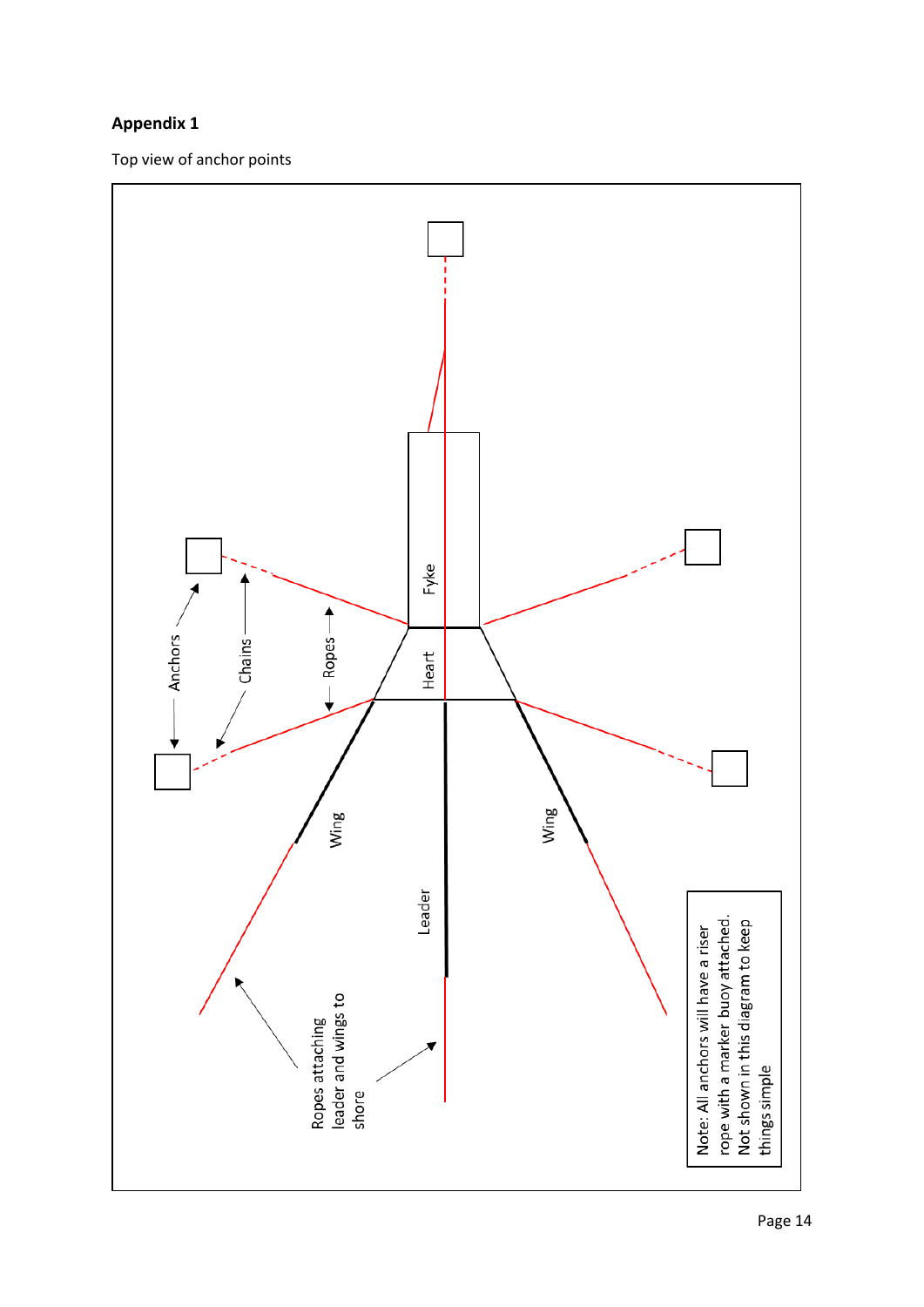# <span id="page-15-0"></span>**Appendix 2**

Anchors- side view (wings not shown)